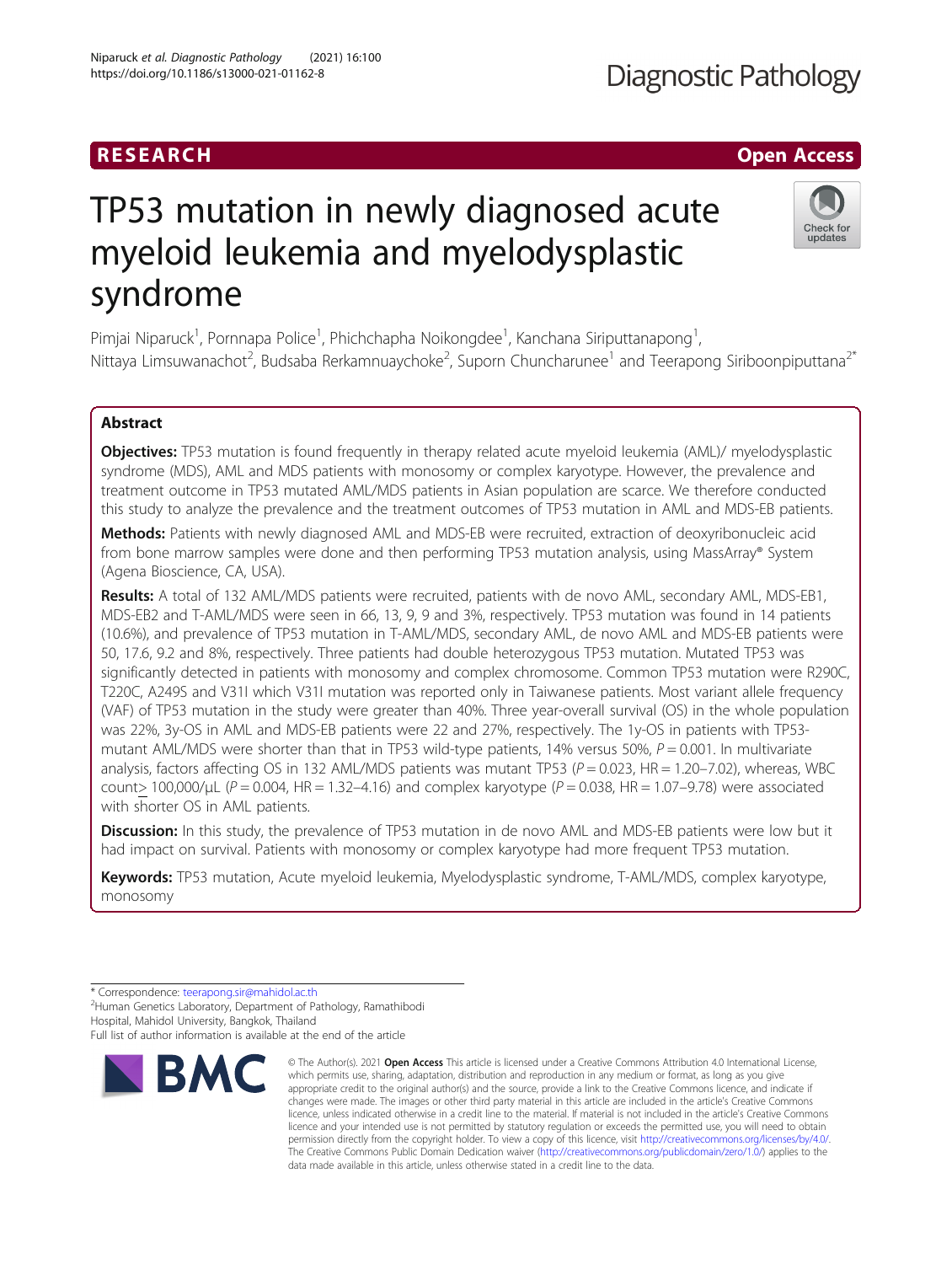#### Introduction

TP53 is located on chromosome site 17p13, the p53 protein is an important role in impeding cell cycle progression and induction of apoptosis. The loss or mutation of TP53 promotes the development of cancer including acute myeloid leukemia (AML) and myelodysplastic syndrome (MDS). The prevalence of TP53 mutation in de Novo AML, secondary AML, MDS-EB and therapy related AML/MDS (T-AML/MDS) are 5–10%, 4%, 15– 60% and 30–50%, respectively  $[1-8]$  $[1-8]$  $[1-8]$  $[1-8]$ . Whereas, the TP53 mutation has been found in 9.4, 55 and 77% of MDS patients, MDS patients with complex karyotype and MDS patients with monosomy, respectively [[7,](#page-7-0) [8\]](#page-7-0). Many various types of TP53 mutation have been reported in AML/MDS patients, nevertheless, the common TP53 mutations are located in the codon 175, 220, 248 and 273 [\[9,](#page-7-0) [10](#page-7-0)]. The correlation between variant allele frequency (VAF) of TP53 mutation and treatment outcome was previously reported that mutated TP53 with VAF > 40% had median overall survival of 124 days and VAF < 20% was not associated with complex karyotype and treatment outcome such as complete remission (CR) rate, overall survival (OS) or event free survival (EFS) rate  $[11, 12]$  $[11, 12]$  $[11, 12]$  $[11, 12]$  $[11, 12]$ . Moreover, according to a recent study by Bernald et al. that illustrates the treatment outcome is similar between monoallelic TP53 mutation and TP53 wild-type MDS patients, which monoallelic and biallelic TP53 mutation are found in one-third and two-third of MDS patients, respectively [[13\]](#page-7-0). Currently, there are few clinical data about TP53 mutation in patients with AML and MDS with excess blasts (MDS-EB) in Asian countries [[2,](#page-7-0) [6](#page-7-0)]. Hence we conducted this retrospective study to analyze the prevalence and the treatment outcomes of TP53 mutation in AML and MDS-EB patients.

### Materials and methods

#### Patients and samples

Bone marrow deoxyribonucleic acid (DNA) samples from 132 consecutive patients with newly diagnosed AML and MDS-EB during May 2014–April 2018 were used for performing TP53 mutation analysis, using MassArray® System (Agena Bioscience, CA, USA). All AML and MDS-EB patients recruited in this retrospective study had the routine study results of nucleophosmin 1 (NPM1), FMS like tyrosine kinase (FLT3) internal tandem duplication (ITD) and CCAAT/enhancer- binding protein alpha (CEBPA) analysis.

#### Chemotherapy protocol

Younger AML patients (aged< 60 years) received induction chemotherapy with intravenous (i.v.) Ara-C 100 mg/ m2 /day for 7 consecutive days together with i.v. idarubicin 12 mg/m<sup>2</sup>/day for 3 consecutive days  $(7 + 3$  regimen). Patient aged≥ 60 years or unfit patients were treated with

 $5 + 2$  regimen; 5 days of i.v. Ara-C 100 mg/m<sup>2</sup>/day combined with 2 days of i.v. idarubicin  $12 \text{ mg/m}^2/\text{day}$ . The bone marrow (BM) study was re-evaluated 28 days after induction therapy. Patients achieving CR received the first cycle of consolidation chemotherapy with the same regimen as induction therapy and then followed by 3 cycles of IDAC or HiDAC therapy for patients aged< 70 years.

AML patients aged≥ 70 years and MDS-EB patients were treated with azacitidine 100 mg/day subcutaneously for 7 consecutive days and repeated every 4 weeks. Disease response was re-evaluated after 4–6 cycles of azacitidine. CR was defined as BM blasts< 5% with absolute neutrophil count≥ 1000/μL, platelet count≥ 100,000/μL, absence of circulating blasts and absence of extramedullary disease.

#### Targeted genomic analyses

MassArray® System (Agena Bioscience, CA, USA) was utilized to perform targeted genomic confirmation in this study. Once the target sequence(s) were input, the software will automatically generate the set of three primers; forward, reverse & extension primer. Primers were designed to target hotspots mutation at codon 31, 126, 143, 175, 179, 194, 220, 238, 241, 248, 249, 255, 273, 280, 282, 290 and 310.

Multiplex PCR technique consisted of 3 steps;

- PCR amplification was done using polymerase chain reaction (PCR) primer mix (forward and reverse primers) at the concentration of 100 nM, MgCl2 solution, dNTP 500 μM, PCR buffer 1x concentration, PCR enzyme 0.2 unit/ $\mu$ L and 10–20 ng DNA. All to mix up to the total volume of  $5 \mu L$ . The thermal cycles were 2 min-cycle of 95 °C following 30 s-cycle of 95 °C, 30 scycle of 56 °C, then 1 min-cycle of  $72$  °C = 45 cycles and 5 min-cycle of 72  $°C = 5$  cycles.

- Eliminating excess dNTPs from the previous step by adding shrimp alkaline phosphatase (SAP). The protocol comprised 10X SAP buffer 0.17 μL, SAP Enzyme 0.3 μL, distilled water (HPLC grade) 1.53 μL, to incubate in the thermal cycles of  $37^{\circ}C = 40$  min following by  $85^{\circ}C = 5$ min.

- Adding a single nucleotide as the terminator bases (ddNTPs) at the 3′ position of the extend primers. By bringing the PCR products from former step, to add with extend primer mix  $0.52-1.57 \mu M$ , IPLEX<sup>®</sup> buffer 0.222x, IPLEX® terminator mix 0.222x and IPLEX® enzyme  $0.142$  unit/ $\mu$ L, to make up to the total volume of 9 μL. The thermal cycles are;  $[95 °C = 30 s + {95 °C = 5}$ s  $+5x(52 °C = 5 s + 80 °C = 5 s)] = 40 cycles$  following  $72 °C = 3 min.$ 

Since very small volume dispensed, either Automated Liquid Handler or Manual Dispensing was adopted by the Manufacturer's certified technician.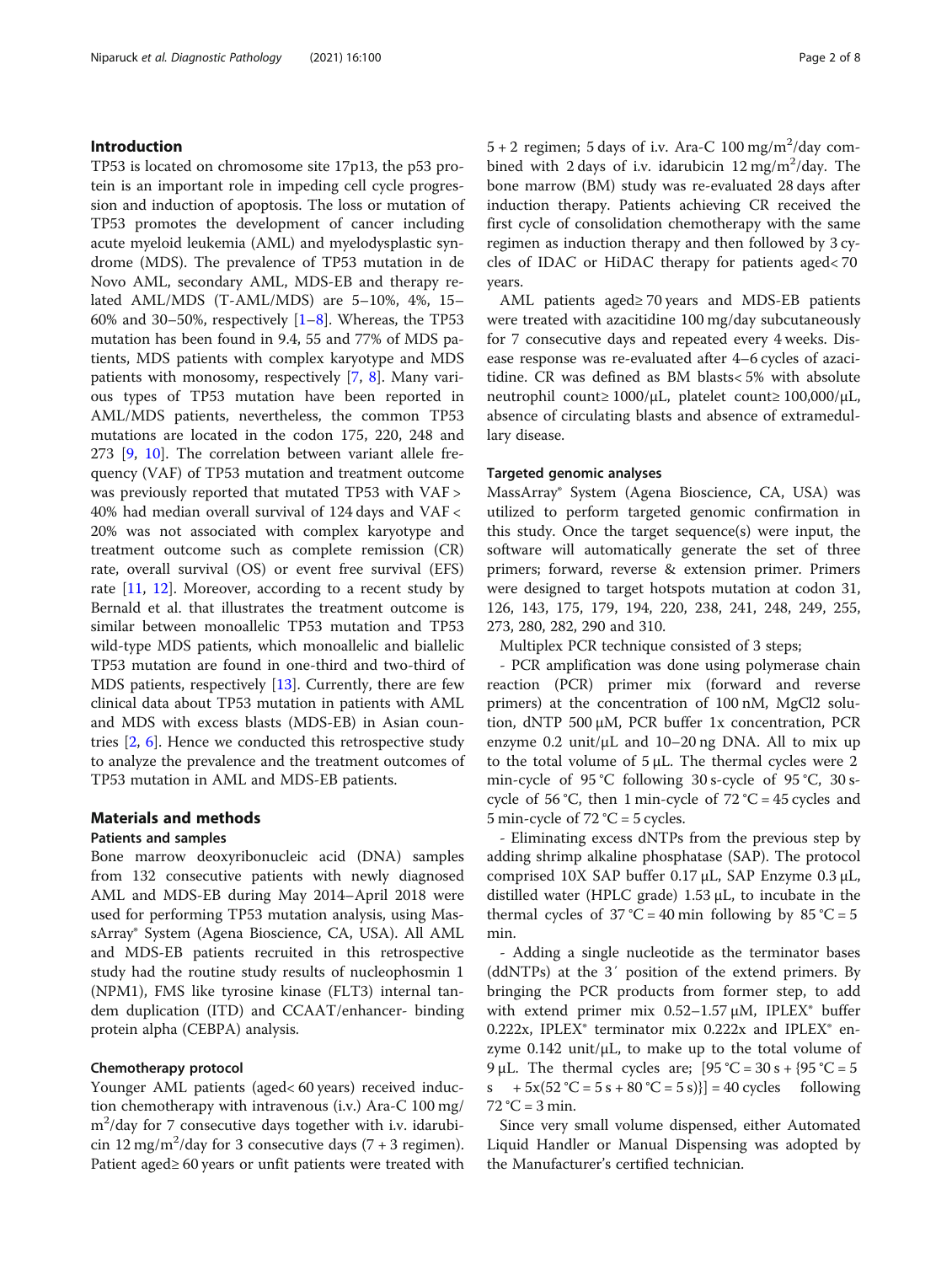- Data analysis report; to dispense the final analyze on the SpectroChip® and bring in to the MassArray® analyzer (Mass Spectrometry), the report generated via MassArray® Typer Software.

#### Outcome assessment

The objectives of this study were to evaluate the prevalence of TP53 mutation in AML and MDS-EB patients, and also overall survival (OS). OS was defined as the interval between the dates of diagnosis and death.

#### Statistical analysis

The factors which included age, white blood cell (WBC) count, cytogenetics, TP53 and other molecular data were compared between patients with and without TP53 mutation, using Fisher's exact test. OS was calculated by the Kaplan–Meier method, difference between groups were calculated using the log-rank test for univariate analysis. Cox's Regression model was used for multivariate survival analysis. All calculations were performed using the statistical package of social sciences software, SPSS statistics version 17 (Chicago: SPSS Inc.; 2008).

#### Results

#### Cytogenetic and molecular analysis

A total of 132 patients with newly diagnosed AML/ MDS-EB were recruited into the study, and 57% of whom were male. A median age was 59 years, 48% of patients were older than 60 years. Patients with de novo AML (66%), secondary AML (13%), MDS-EB1 (9%), MDS-EB2 (9%) and T-AML/MDS (3%) were recruited into the study. Abnormal karyotype was seen in 51% of all AML/MDS patients that included complex karyotype (18%), monosomy (16%), other cytogenetic abnormalities (17%), abnormal chromosome 3 (3%) and isolated monosomy, t(8;21), trisomy 8 (with a frequency of 4.5% each). NPM1 and FLT3-ITD mutations were observed in 24 and 12% of 107 AML patients, respectively. Whereas only 3 out of 25 MDS patients had mutated NPM1.

(NPM1mu), FLT3-ITD (FL3-ITDmu) or CEBPA  $(CEBPA<sup>mu</sup>).$ 

In the whole study, TP53 mutation was detected in 14 patients (10.6%), and it was often found in T-AML/MDS (50%) and secondary AML patients (17.6%). TP53 mutation was less frequently seen in MDS-EB including one patient with T-MDS-EB (8%), and the rate of TP53 mutation in nineteen high risk MDS patients (R-IPSS> 3.5) was 11%. Whereas the prevalence of mutant TP53 in de novo AML patients was 9.2%.

Patients' characteristics are shown in Table [1.](#page-3-0) Median age of TP53 mutated AML/MDS patients was 66 years. In group of patients with TP53 mutation, 12 patients had abnormal karyotype which 9 of those patients had unfavorable cytogenetic risk. TP53 mutation was significantly seen in AML/MDS patients with abnormal karyotype (86%), especially monosomy (33%) and complex chromosome (29%). In addition, half of AML/MDS patients with TP53 mutation had complex chromosome and 71% of whom had complex karyotype with monosomy (Table [2](#page-4-0)).

In AML patients, TP53 mutation was found in 6 out of 18 AML patients with complex karyotype and 4 out of 16 AML patients with monosomy. Co-occurring TP53 with NPM1 and FLT3-ITD mutations was detected in 2 secondary AML and 1 de novo AML patients. None of AML/MDS patients with favorable cytogenetic risk or CEBPA mutation had mutated TP53. The median WBC in twelve AML and T-AML patients with mutant TP53 were 19,200/μL (range, 2670- 83,000/ μL). The common TP53 mutations were R290C (29%) and T220C, A249S, V31I (with a frequency of 21% each). The other codons that we found TP53 mutation were 248, 241, 238 and 282. Three patients had double heterozygous TP53 mutation. Except for mutated TP53 in codon 249 and 241, the variant allele frequency (VAF) of TP53 mutation in the remaining codons were greater than 20%. Patients' characteristics and the types of TP53 mutation are shown in Table [2.](#page-4-0)

#### Treatment outcomes

Of 132 patients, 102 patients received treatment included 7/3 (72 patients), 5/2 (13 patients) and azacitidine (17 patients). Sixty-one treated patients (60%) achieved CR and only 11 CR patients (18%) underwent allogeneic stem cell transplantation. 3y-OS in the whole population was 22%, 3y-OS in AML and MDS-EB patients were 22 and 27%, respectively. In the whole study population, the factors affecting OS in the univariate analysis were unfavorable chromosome risk, complex karyotype, monosomy, mutant TP53 and mutant TP53 with complex chromosome or monosomy, nevertheless, only mutant TP53 ( $P = 0.023$ , HR = 1.20–7.02) was significantly associated with shorter OS in the multivariate analysis. The survival of patients with mutated TP53 and wild-type TP53 are shown in Fig. [1.](#page-5-0) Whereas, WBC count> 100,000/μL, unfavorable cytogenetic risk, complex karyotype, monosomy and TP53 mutation were significantly associated with shorter OS in patients with AML according to the univariate analysis but the multivariate analysis indicated that poorer OS was found only in AML patients with WBC count>  $100,000/\mu L$  (P = 0.004,  $HR = 1.32 - 4.16$ ) and complex karyotype ( $P = 0.038$ ,  $HR =$ 1.07–9.78). Parameters related to the survival of AML/ MDS patients are shown in Table [3.](#page-6-0)

#### **Discussion**

Except for secondary AML and MDS-EB groups, the prevalence of TP53 mutation in this study was similar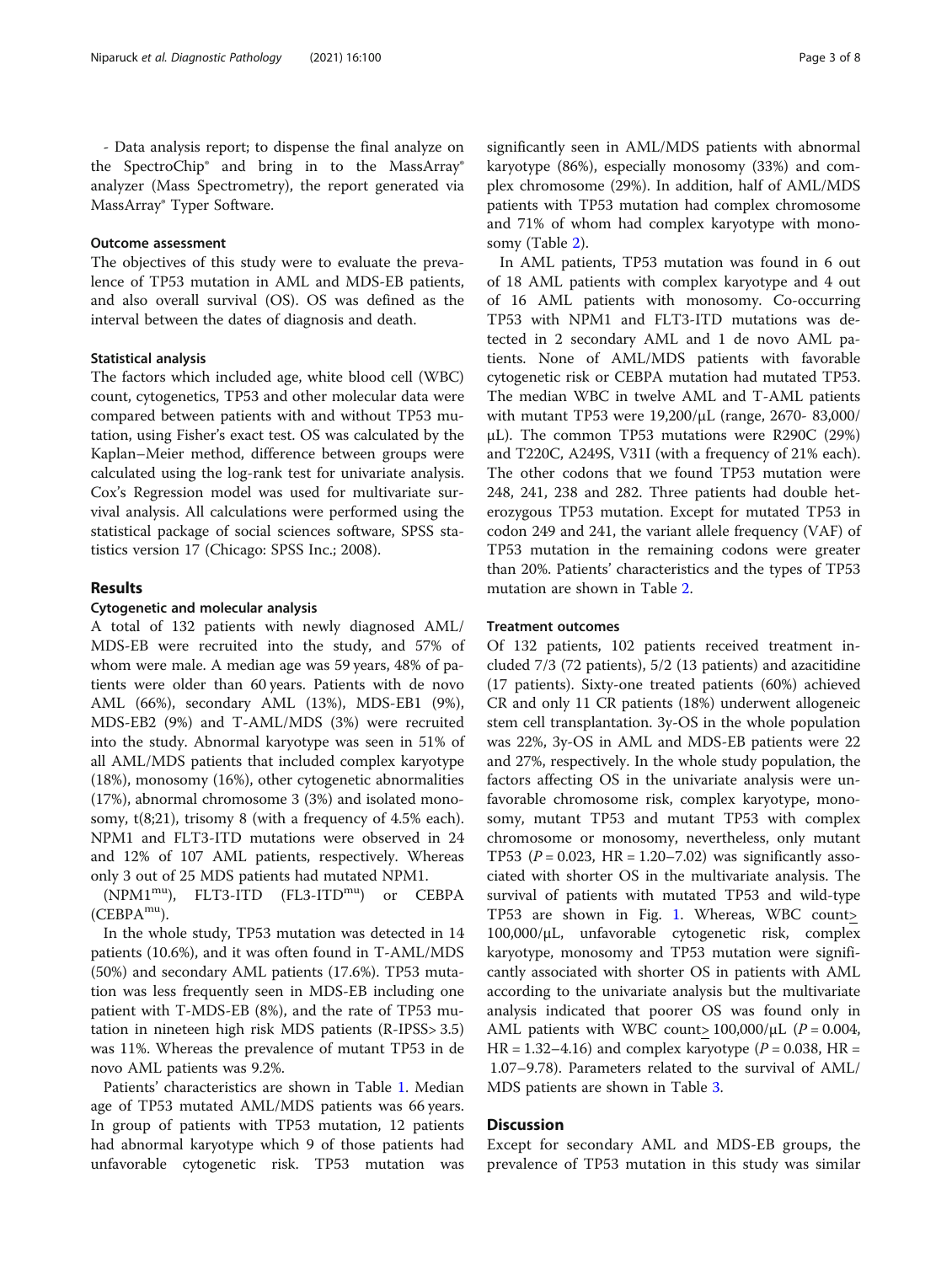| <b>Factors</b>                                       | Number of AML/ MDS patients<br>N (%) | TP53 mutated patients<br>N (%) | P     |
|------------------------------------------------------|--------------------------------------|--------------------------------|-------|
| Age, range $16-93$ years ( $N = 132$ )               |                                      |                                | 0.575 |
| $< 60$ years                                         | 69 (52.3)                            | 6/69(8.7)                      |       |
| $\geq 60$ years                                      | 63 (47.7)                            | 8//63(12.7)                    |       |
| Disease ( $N = 132$ )                                |                                      |                                | 0.003 |
| De novo AML                                          | 87 (65.9)                            | 8/87(9.2)                      |       |
| Secondary AML                                        | 17 (12.9)                            | 3/17 (17.6)                    |       |
| MDS (excess blast)                                   | 24 (18.2)                            | 1/24(4.2)                      |       |
| T-AML/MDS                                            | 4(3.0)                               | 2/4(50)                        |       |
| White blood cell count in AML patients ( $N = 107$ ) |                                      |                                | 0.563 |
| $< 100,000/\mu L$                                    | 88 (82.2)                            | 12/88 (13.6)                   |       |
| $> 100,000/\mu L$                                    | 19 (17.8)                            | 0/19(0)                        |       |
| Chromosome analysis ( $N = 132$ )                    |                                      |                                | 0.016 |
| Abnormal                                             | 67 (50.8)                            | 12//67 (17.9)                  |       |
| Normal                                               | 65 (49.2)                            | $2/65$ (3.1)                   |       |
| Cytogenetic risk ( $N = 132$ )                       |                                      |                                | 0.01  |
| Favorable                                            | 6(4.5)                               | 0/6(0)                         |       |
| Intermediate                                         | 89 (67.4)                            | 5/89(5.6)                      |       |
| Unfavorable                                          | 37 (28)                              | 9/37(24.3)                     |       |
| Complex chromosome ( $N = 132$ )                     |                                      |                                | 0.004 |
| Yes                                                  | 24 (18.2)                            | 7/24 (29.2)                    |       |
| No                                                   | 108 (81.8)                           | 7/108(6.5)                     |       |
| Complex with monosomy karyotype ( $N = 132$ )        |                                      |                                | 0.008 |
| Yes                                                  | 14(10.6)                             | 5/14(35.7)                     |       |
| No                                                   | 118 (89.4)                           | 9/118(7.6)                     |       |
| Complex with del5/-5 or del7/-7 ( $N = 132$ )        |                                      |                                | 0.026 |
| Yes                                                  | 12(9.0)                              | 4/12 (33.3)                    |       |
| <b>No</b>                                            | 120 (91.0)                           | 10/120 (8.3)                   |       |
| Monosomy ( $N = 132$ )                               |                                      |                                | 0.002 |
| Yes                                                  | 21 (15.9)                            | 7/21 (33.3)                    |       |
| No                                                   | 111 (84.1)                           | 7/111(6.3)                     |       |
| Gene mutation ( $N = 107$ AML patients)              |                                      |                                | 0.893 |
| FLT3-ITD                                             | 13(12.1)                             | 3/13(23)                       |       |
| NPM1                                                 | 26 (24.3)                            | 3/26(11.5)                     |       |
| CEBPA                                                | 9(8.4)                               | 0/9(0)                         |       |
| No mutation                                          | 80 (74.8)                            | 10/80 (12.5)                   |       |

<span id="page-3-0"></span>Table 1 Patients' characteristics and TP53 mutation in 132 patients with AML/ MDS

to the previously published data [\[1](#page-7-0)–[6](#page-7-0)]. We found high prevalence of TP53 mutation in patients with secondary AML (17%) and low prevalence of TP53 mutation in MDS-EB patients. In this study, the prevalence of TP53 mutation in the whole MDS-EB group was lower than that seen in the previous studies, 8% versus 15–60% [\[7](#page-7-0), [8](#page-7-0)]. Nevertheless, the rate of TP53 mutation increased to 14% in MDS-EB patients with complex karyotype. The prevalence of TP53

mutation in 19 patients with high-risk MDS was 11% compared with 15% (4 out of 26 patients) in the previous study [\[14](#page-7-0)]. The possible causes of low prevalence of TP53 mutation in our MDS-EB patients might be from the small number of MDS-EB patients in the study (25 patients), low incidence of complex karyotype (7 patients) and/or underestimate the true mutation prevalence since our PCR technique was designed to detect only multiple hotspot mutations that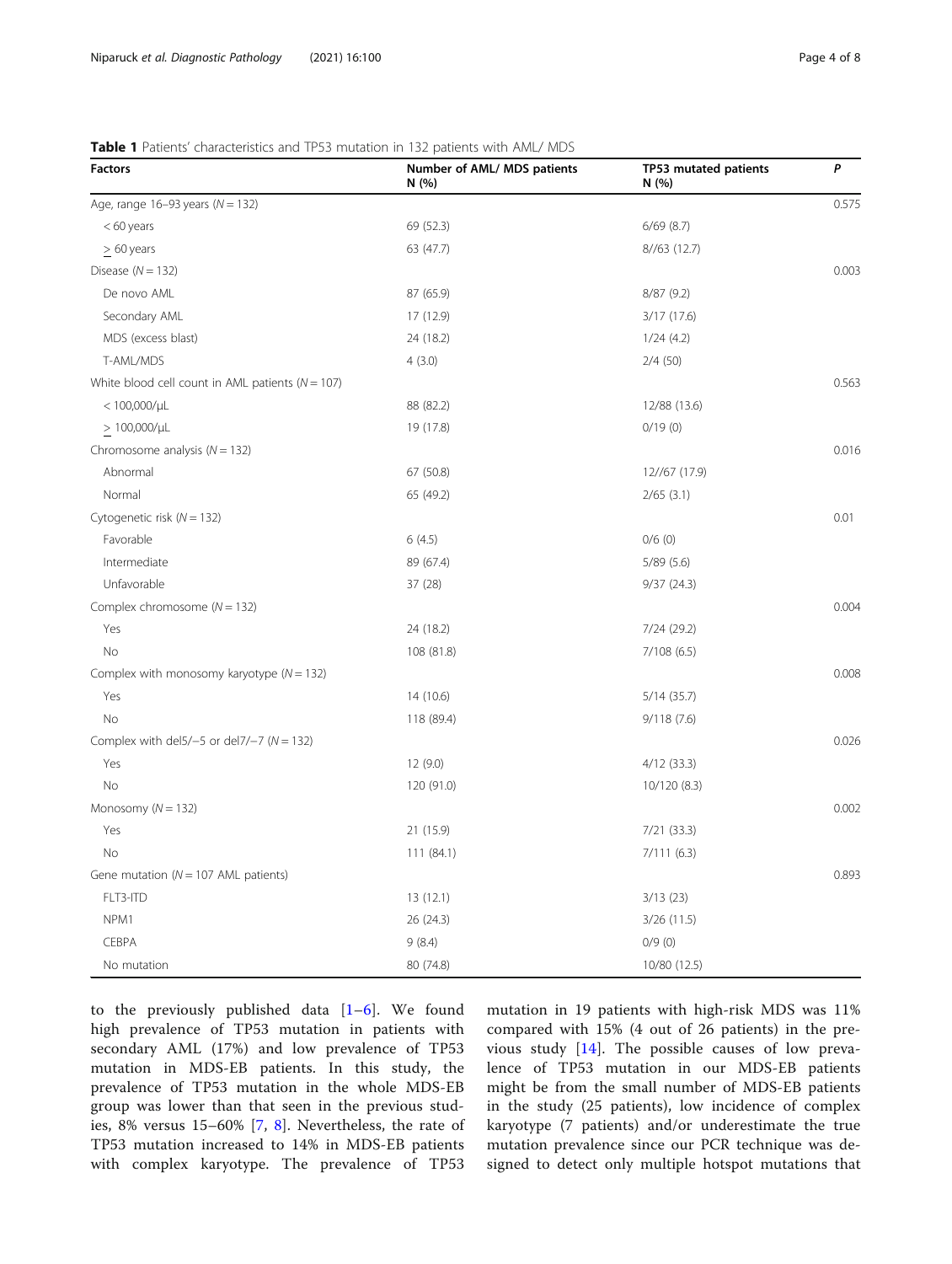|                | No Gender Age Disease | (y) |                  | Chromosome/ gene mutations                                                                                                                                                           | TP53 mutation type (%<br>variant allele frequency) | <b>Treatment</b><br>regimen<br>(status) | <b>Time from</b><br>diagnosis to<br>death (Mo) |  |
|----------------|-----------------------|-----|------------------|--------------------------------------------------------------------------------------------------------------------------------------------------------------------------------------|----------------------------------------------------|-----------------------------------------|------------------------------------------------|--|
| $\overline{1}$ | F                     | 57  | T-AML            | 46, XX, del(5)(q15q33), inv. (7)(p13p22), der(11)<br>NPM1 <sup>wt</sup> /FLT3 <sup>wt</sup> /CEBPA <sup>wt</sup>                                                                     | A249S (17.7)                                       | untreated<br>(dead)                     | 0.5                                            |  |
| 2              | F                     | 68  | T-MDS (EB)       | $44 \sim 46$ , XX, add $(5)(q11.2)$ , -7, del $(7)(q22)$ , dic $(7)$ ;<br>14)(q11.2;p13),add(12)(q24.3),-18<br>NPM1 <sup>wt</sup> /FLT3 <sup>wt</sup> /CEBPA <sup>wt</sup>           | T220C (41.3),<br>R290C (58.7)                      | azacitidine<br>(dead)                   | $\overline{4}$                                 |  |
| 3              | F                     | 64  | T-AML            | 46, XX, t(1;10)(p13; p13), -5, add(5)(q31), add 12(p13)<br>NPM1 <sup>wt</sup> /FLT3 <sup>wt</sup> /CEBPA <sup>wt</sup>                                                               | R248W (44.3)                                       | untreated<br>(dead)                     | 3                                              |  |
| $\overline{4}$ | M                     | 32  | AML              | 46, XY, del(12)(p11), i(8)(q10), der(10), del(1)(p21)<br>NPM1 <sup>wt</sup> /FLT3 <sup>wt</sup> /CEBPA <sup>wt</sup>                                                                 | V311(87.3)<br>S241F (19.4)                         | $7/3$ (dead)                            | 5                                              |  |
| 5              | F                     | 59  | AML              | 46, XX, add 19(p13.3)<br>NPM1 <sup>wt</sup> /FLT3 <sup>wt</sup> /CEBPA <sup>wt</sup>                                                                                                 | R290C (41.6)                                       | $7/3$ (dead)                            | $\overline{4}$                                 |  |
| 6              | M                     | 71  | AML              | $45, XY, -10, -12, -20, +8, +9$<br>NPM1 <sup>wt</sup> /FLT3 <sup>wt</sup> /CEBPA <sup>wt</sup>                                                                                       | T220C (48)                                         | untreated<br>(dead)                     | $\mathbf{1}$                                   |  |
| 7              | M                     | 43  | AML              | 42, XY, der(1) del(1) (p13p22), -3, der(5) t(5; 15)<br>$(q11.2q11.2)$ ,-7,add $(8)(q24.1)$ ,-12,-<br>15,add(8),der(8)<br>NPM1 <sup>wt</sup> /FLT3 <sup>wt</sup> /CEBPA <sup>wt</sup> | C238Y (43)                                         | 7/3 (dead)                              | 12                                             |  |
| 8              | M                     | 74  | MDS-EB           | 45, XY, -7<br>NPM1 <sup>wt</sup> /FLT3 <sup>wt</sup> /CEBPA <sup>wt</sup>                                                                                                            | A249S (14.2)                                       | azacitidine<br>(alive)                  | 19                                             |  |
| 9              | M                     | 77  | Secondary<br>AML | 44, XY, del (3) (q21q27), -3, -12, -18, +21<br>NPM1mu/FLT3-ITDmu/ CEBPAwt                                                                                                            | R282W (100)                                        | untreated<br>(dead)                     | 1                                              |  |
| 10 F           |                       | 42  | AML              | 45.XX.-7<br>NPM1 <sup>wt</sup> /FLT3 <sup>wt</sup> /CEBPA <sup>wt</sup>                                                                                                              | T220C (52.7)<br>R290C (35.8)                       | untreated<br>(dead)                     | 1                                              |  |
| 11             | M                     | 42  | AML              | $47.XY + 1$<br>NPM1mu/FLT3-ITDmu/ CEBPA <sup>wt</sup>                                                                                                                                | V311(47.7)                                         | $7/3$ (dead)                            | 6                                              |  |
| 12             | M                     | 68  | Secondary<br>AMI | 46.XY<br>NPM1 <sup>wt</sup> /FLT3 <sup>wt</sup> /CEBPA <sup>wt</sup>                                                                                                                 | V311(23.1)                                         | untreated<br>(dead)                     | $\mathbf{1}$                                   |  |
| 13             | M                     | 88  | AML              | $47.XY + 8$<br>NPM1 <sup>wt</sup> /FLT3 <sup>wt</sup> /CEBPA <sup>wt</sup>                                                                                                           | R290C (66.2)                                       | untreated<br>(dead)                     | $\overline{4}$                                 |  |
| 14 M           |                       | 71  | Secondary<br>AML | 46.XY<br>NPM1mu/FLT3-ITDmu/ CEBPA <sup>wt</sup>                                                                                                                                      | A249S (11.3)                                       | azacitidine<br>(dead)                   | 16                                             |  |

<span id="page-4-0"></span>Table 2 Types of TP53 mutation and treatment outcome in 14 AML/ MDS patients

was not the whole gene. However, the prevalence of TP53 mutation in Asian MDS and AML patients were 10.2–13% and 5.4–7%, respectively [[2,](#page-7-0) [15](#page-7-0)–[19](#page-7-0)]. Whereas, TP53 mutation was found in 9% of Chinese patients with MDS-EB [[16\]](#page-7-0). TP53 mutation was frequently found in complex karyotype patients (42– 59%) and was associated with poor overall survival in Asian patients with MDS and AML. [\[2](#page-7-0), [15](#page-7-0)–[19\]](#page-7-0). The prevalence, cytogenetic abnormality and prognosis of AML or MDS patients with mutated TP53 in our study were similar to the data in Asian AML/MDS patients. All TP53 mutated AML patients in the study had WBC count less than 100,000/μL and mutant TP53 was not detected in AML patients with favorable cytogenetic risk. Five out of seven de novo AML patients with TP53 mutation were younger than 60 years (range, 32–59 years), whereas, all secondary AML patients were older than 60 years. Only few patients had co-occurrence Mutations of TP53 with NPM1 and FLT3-ITD. Although the DNA probe array was designed to detect TP53 mutation covering 17 codons, we found mutation occurred in only 8 codons (31, 220, 238, 241, 248, 249, 282 and 290). We also demonstrated the uncommon patterns of TP53 mutation which occurred in codon 31 (V31I) and 249 (A249S), these two mutations have been illustrated in only few previously studies [\[2](#page-7-0), [20\]](#page-7-0). However, there was no report of these mutations in large cohort studies of AML/MDS patients in Western countries [[4,](#page-7-0) [6,](#page-7-0) [11](#page-7-0), [13,](#page-7-0) [21,](#page-7-0) [22](#page-7-0)]. The most common type of TP53 mutation in this study was R290C (28.6%), but interestingly, we found high prevalence of A249S and V31I mutation, which V31I mutation was observed with higher rate than the other types of TP53 mutation in Taiwanese patients with AML [[2\]](#page-7-0). TP53 mutation in codon 175 and 273 were not found in our AML/MDS patients, and only 1 patient had TP53 mutation in codon 248, these 3 mutation types were commonly seen in AML patients in the previous studies [[9,](#page-7-0) [10,](#page-7-0) [13](#page-7-0)]. The another common codon of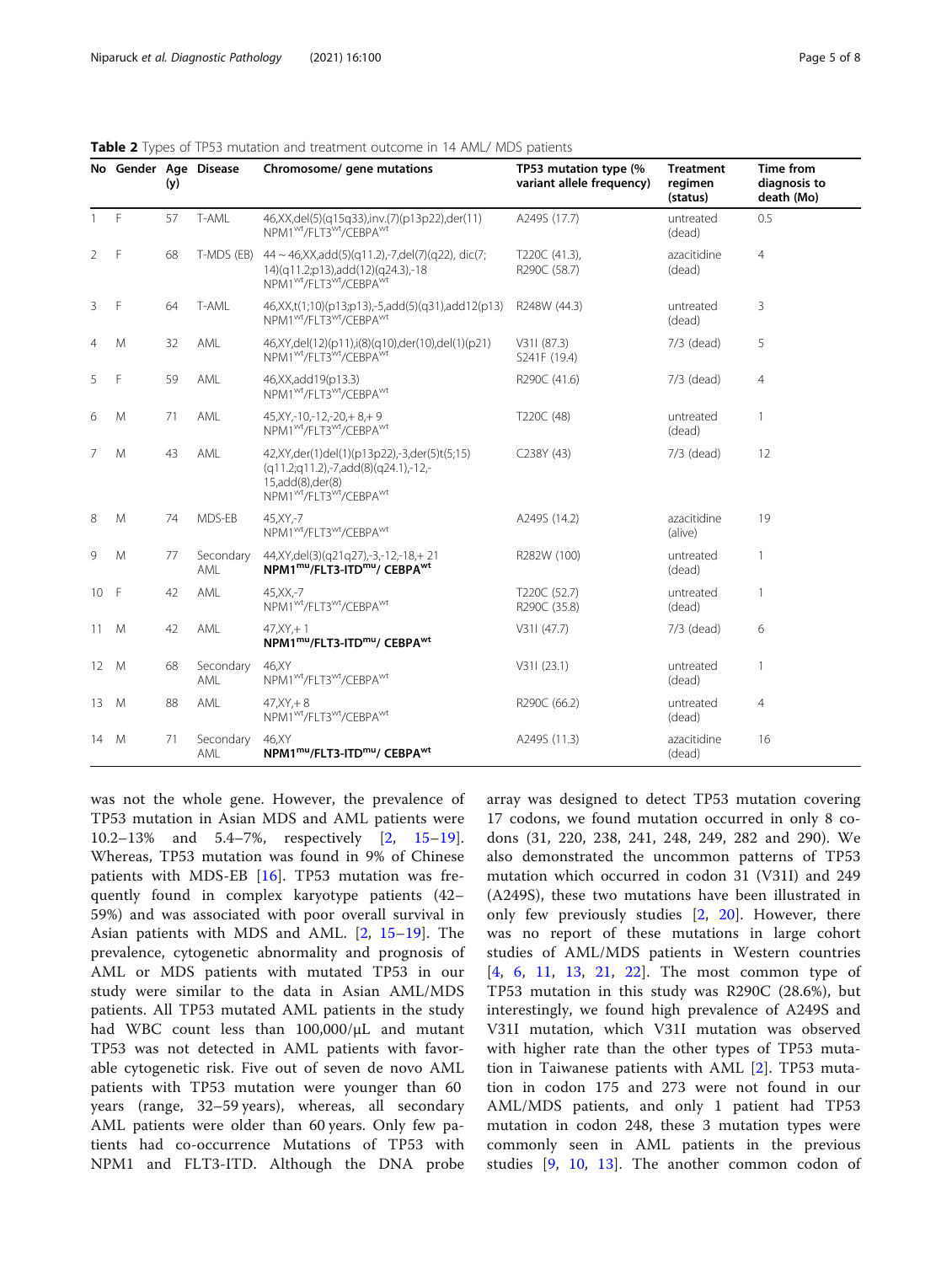<span id="page-5-0"></span>

TP53 Mutation (codon 220) was also detected in our study (21.4%) [[13\]](#page-7-0). In this study, A249S was observed in patients with MDS-EB, secondary AML from MDS or T-AML but was not found in de novo AML patients, and it occurred in patients with either normal or abnormal karyotype. Whereas V31I was seen in either de novo or secondary AML, and was not associated with cytogenetic patterns. Except for TP53 mutation in codon 249 and 241, most VAF of TP53 mutation in our patients were greater than 40%. The survival was significantly shorter in TP53 mutated AML/MDS patients compared with those in TP53 wild-type patients. Nevertheless, the actual survival time for patients with TP53 mutation should be longer than our TP53 mutated patients' survival since half of these patients in the study had serious infection at the time of diagnosis and didn't receive any treatment. The other limitations of this study were small number of both AML/MDS patients and TP53 mutated patients and the PCR technique was designed to detect only hotspot mutations, even seventeen mutational hotspots were sequenced. Study of whole TP53 gene mutation might increase the prevalence of TP53 mutation in our patients slightly from detection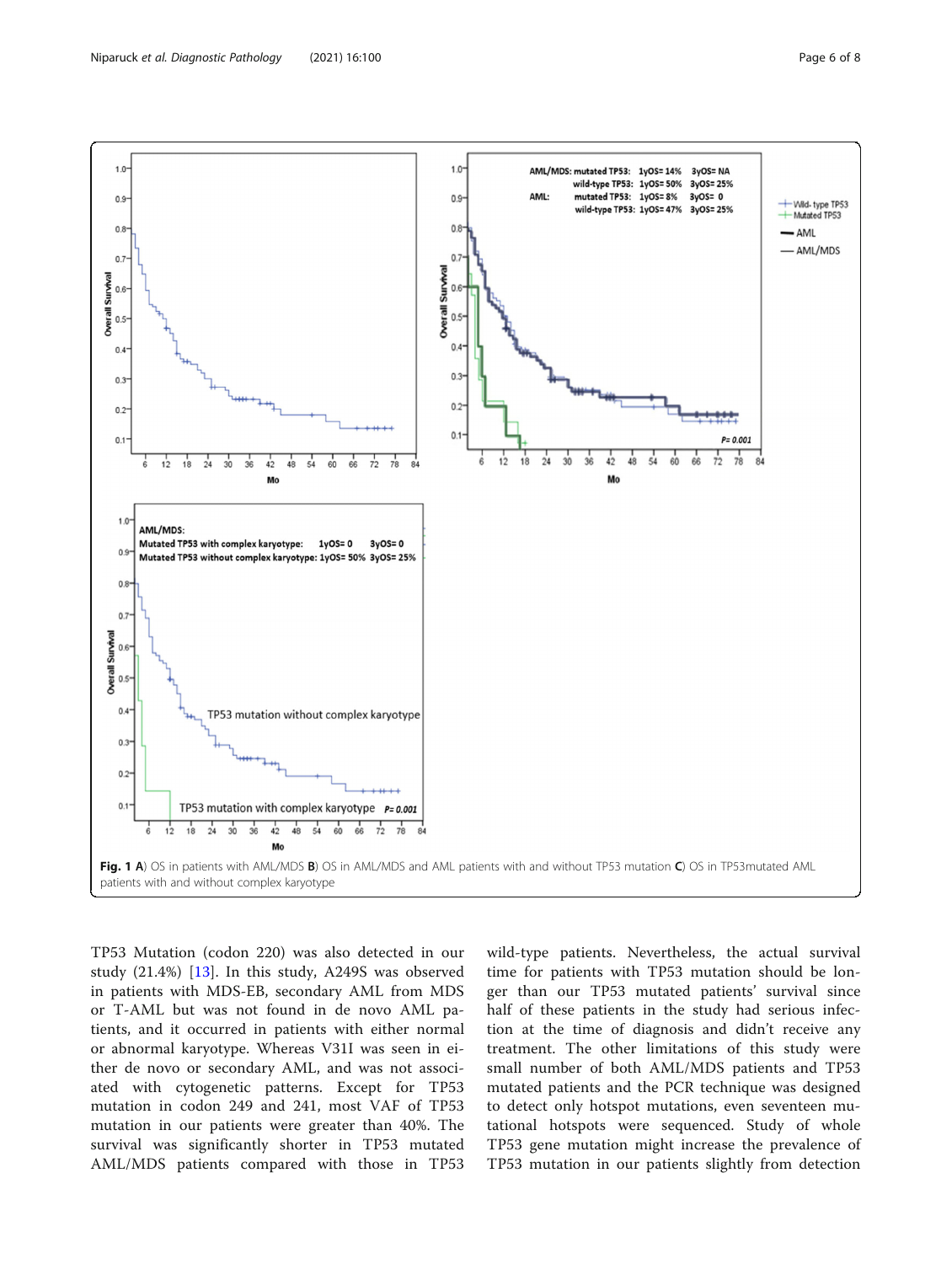<span id="page-6-0"></span>

| <b>Table 3</b> Parameters affecting overall survival in 132 patients with AML/MDS |  |  |
|-----------------------------------------------------------------------------------|--|--|
|-----------------------------------------------------------------------------------|--|--|

| <b>AML/ MDS patients</b>            |           |                     |         | <b>AML patients</b>                 |                |                     |                |
|-------------------------------------|-----------|---------------------|---------|-------------------------------------|----------------|---------------------|----------------|
| Factors                             | $1v - OS$ | 3y-OS               | P       | Factors                             | $1y - OS$      | 3y-OS               | $\overline{P}$ |
| AML                                 | 44        | 22                  | 0.535   | WBC < 100,00/µL                     | 46             | 27                  | 0.014          |
| <b>MDS</b>                          | 60        | 27                  |         | $WBC > 100,00/\mu L$                | 28             | $\mathbf 0$         |                |
| Complex karyotype                   |           |                     | < 0.001 | Complex karyotype                   |                |                     | < 0.001        |
| Yes                                 | 17        | $\mathbf 0$         |         | Yes                                 | 6              | $\mathbf 0$         |                |
| No                                  | 54        | 29                  |         | No                                  | 51             | 27                  |                |
| Monosomy                            |           |                     | 0.03    | Monosomy                            |                |                     | 0.003          |
| Yes                                 | 19        | $\overline{7}$      |         | Yes                                 | 13             | 6                   |                |
| No                                  | 53        | 27                  |         | No                                  | 49             | 25                  |                |
| Complex karyotype with monosomy     |           |                     | < 0.001 | Complex karyotype with monosomy     |                |                     | 0.001          |
| Yes                                 | 14        | $\mathsf{O}\xspace$ |         | Yes                                 | 10             | $\mathsf{O}\xspace$ |                |
| No                                  | 51        | 27                  |         | No                                  | 47             | 25                  |                |
| Chromosome                          |           |                     | 0.004   | Chromosome                          |                |                     | 0.023          |
| Favorable                           | 80        | 40                  |         | Favorable                           | 75             | 38                  |                |
| Intermediate                        | 54        | 28                  |         | Intermediate                        | 50             | 27                  |                |
| Unfavorable                         | 27        | 8                   |         | Unfavorable                         | 22             | 11                  |                |
| <b>TP53</b>                         |           |                     | 0.001   | <b>TP53</b>                         |                |                     | 0.001          |
| Mutant TP53                         | 14        | <b>NA</b>           |         | Mutant TP53                         | $\,8\,$        | $\mathsf{O}\xspace$ |                |
| Wild-type TP53                      | 50        | 25                  |         | Wild-type TP53                      | 47             | 25                  |                |
| Mutated TP53 with complex karyotype |           |                     | 0.001   | Mutated TP53 with complex karyotype |                |                     | 0.004          |
| Yes                                 | 0         | $\circ$             |         | Yes                                 | $\circ$        | $\mathbf 0$         |                |
| <b>No</b>                           | 50        | 25                  |         | <b>No</b>                           | 46             | 23                  |                |
| Mutated TP53 with monosomy          |           |                     | 0.138   | Mutated TP53 with monosomy          |                |                     | 0.034          |
| Yes                                 | 17        | <b>NA</b>           |         | Yes                                 | $\circledcirc$ | $\mathbf 0$         |                |
| No                                  | 48        | 24                  |         | No                                  | 45             | 23                  |                |

Abbreviation: NA not available

of other uncommon TP53 mutations. Finally, the MassArray technique would be useful for routine screening TP53 mutation in AML/MDS patients in the medical center that the next generation sequencing is not available and the cost of this testing is not high.

#### Conclusion

The prevalence of TP53 mutation in de novo AML and MDS-EB patients were low but it had impact on survival. Patients with monosomy or complex karyotype had more frequent TP53 mutation.

#### Abbreviations

MDS-EB: MDS with excess blasts; T-AML: Therapy related AML; T-MDS: Therapy related MDS; FLT3-ITD: FMS related tyrosine kinase 3-internal tandem duplications; NPM1: Nucleophosmin1; CEBPA: CCAAT/enhancer binding protein α gene

#### Acknowledgements

We would like to thank all patients who participated in the study. We would like to thank Ramathibodi Comprehensive Cancer Center, Ramathibodi Hospital, Mahidol University for providing research funding.

#### Authors' contributions

PN designed the study, collected the cytogenetic, molecular and clinical data, analyzed the data, and wrote the manuscript. PP, PN and NL performed molecular study. KS collected the clinical data. BR and SC carried out the experiment. TS designed the study, analyzed the data and edited the manuscript. All authors read and approved the final manuscript.

#### Funding

This work was supported by Ramathibodi Comprehensive Cancer Center, Ramathibodi Hospital, Mahidol University.

#### Availability of data and materials

Not applicable.

#### **Declarations**

#### Ethics approval and consent to participate

This retrospective study was approved by the Local Ethics Committee on Human Rights related to research involving human subjects at Ramathibodi Hospital, Mahidol University.

#### Consent for publication

Not applicable.

#### Competing interests

The authors declare that they have no competing interests.